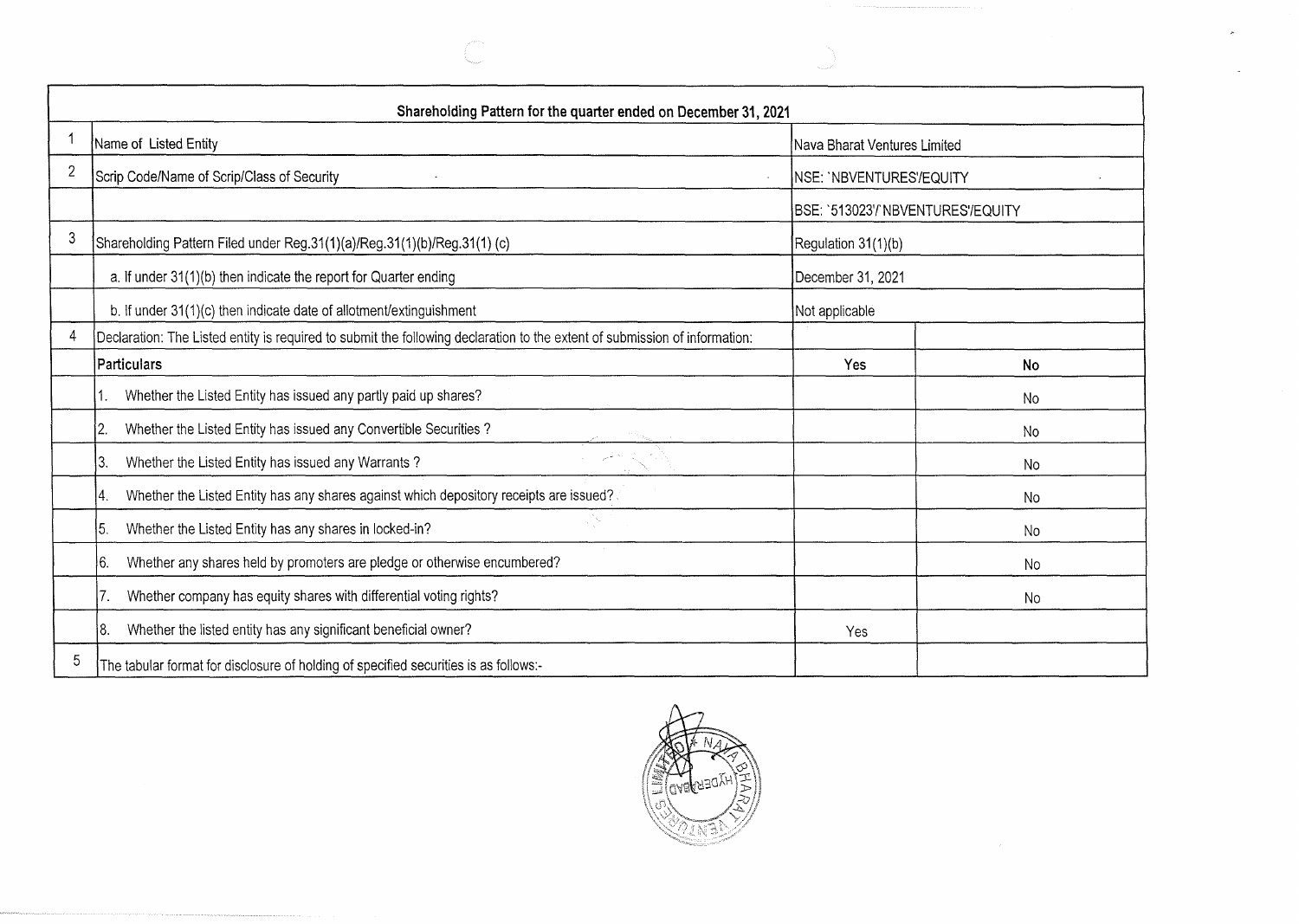## Table I· Summary Statement holding of specified securities

|               |                                |                              |                                            | No. of                              |                                                       |                        | Shareholding                                             |                 |                      | Number of Voting Rights held in each<br>class of securities |                                 | No. of Shares                                                       | Shareholding                                                                             |            | Number of<br>Locked in                        |            | Number of shares<br>pledged or               |                                          |
|---------------|--------------------------------|------------------------------|--------------------------------------------|-------------------------------------|-------------------------------------------------------|------------------------|----------------------------------------------------------|-----------------|----------------------|-------------------------------------------------------------|---------------------------------|---------------------------------------------------------------------|------------------------------------------------------------------------------------------|------------|-----------------------------------------------|------------|----------------------------------------------|------------------------------------------|
|               |                                |                              | No. of fully                               | Partly                              | No. of                                                | Total                  | as a % total no.                                         |                 | No. of Voting Rights |                                                             |                                 | underlying                                                          | as a % assuming                                                                          |            | <b>Shares</b>                                 |            | otherwise<br>encumbered                      | Number of Equity                         |
| Cate-<br>gory | Category of<br>Shareholder     | Nos. of<br>Share-<br>holders | paid-up<br>Equity<br><b>Shares</b><br>held | paid-up<br>Equity<br>Shares<br>held | <b>Shares</b><br>underlying<br>Depository<br>Receipts | Nos.<br>shares<br>held | of shares<br>(calculated<br>as per<br><b>SCRR, 1957)</b> | Class<br>Equity | Class<br>Pref.       | Total                                                       | Total as<br>a % of<br>$(A+B+C)$ | Outstanding<br>Convertible<br>Securities<br>(including<br>Warrants) | fulll conversion<br>of convertible<br>securities (as a<br>% of diluted<br>share capital) | No.<br>(a) | ਲਙ ਕ ਨਾ ਹਾ†<br>total<br>shares<br>held<br>(b) | No.<br>(a) | $75700$ דר<br>total<br>shares<br>held<br>(b) | Shares held in<br>dematerialized<br>form |
| (1)           | (11)                           | (III)                        | (IV)                                       | (N)                                 | (N)                                                   | $(VII) =$              | $($ VIII)<br>$(N) + (V) + (V)$   As a % of (A+B+C2)      |                 |                      | (X)                                                         |                                 | (X)                                                                 | $(XI) = (VII)+(X)$<br>As a % of (A+B+C2)                                                 |            | (X  )                                         |            | (XIII)                                       | (XIV)                                    |
| (A)           | Promoter & Promoter Group      | 17                           | 7,18,33,261                                |                                     |                                                       | 7,18,33,261            | 49.51                                                    | 7,18,33,261     |                      | 7,18,33,261                                                 | 49.51                           |                                                                     | 49.51                                                                                    |            | 0.00                                          |            | 0.00                                         | 7,18,33,261                              |
| (B)           | Public                         | 45,542                       | 7,32,67,377                                |                                     |                                                       | 7,32,67,377            | 50.49                                                    | 7,32,67,377     |                      | 7,32,67,377                                                 | 50.49                           |                                                                     | 50.49                                                                                    |            | 0.00                                          |            | <b>NA</b>                                    | 7,23,68,466                              |
| (C)           | Non Promoter - Non Public      |                              |                                            |                                     |                                                       |                        |                                                          |                 |                      |                                                             |                                 |                                                                     |                                                                                          |            |                                               |            | <b>NA</b>                                    |                                          |
|               | (C1) Shares underlying DRs     |                              |                                            |                                     |                                                       |                        | <b>NA</b>                                                |                 |                      |                                                             | 0.00                            |                                                                     | <b>NA</b>                                                                                |            | 0.00                                          |            | NA                                           |                                          |
| (C2)          | Shares held by Employee Trusts |                              |                                            |                                     |                                                       |                        | 0.00                                                     |                 |                      |                                                             | 0.00                            |                                                                     | 0.00                                                                                     |            | 0.00                                          |            | <b>NA</b>                                    |                                          |
|               | Total                          | 45,559                       | 14,51,00,638                               |                                     |                                                       | 14,51,00,638           | 100,00                                                   | 14,51,00,638    |                      | 14,51,00,638                                                | 100.00                          |                                                                     | 100.00                                                                                   |            | 0.00                                          |            |                                              | 14,42,01,727                             |



 $\sim$ 

 $\tilde{\phantom{a}}$ 

 $\bullet$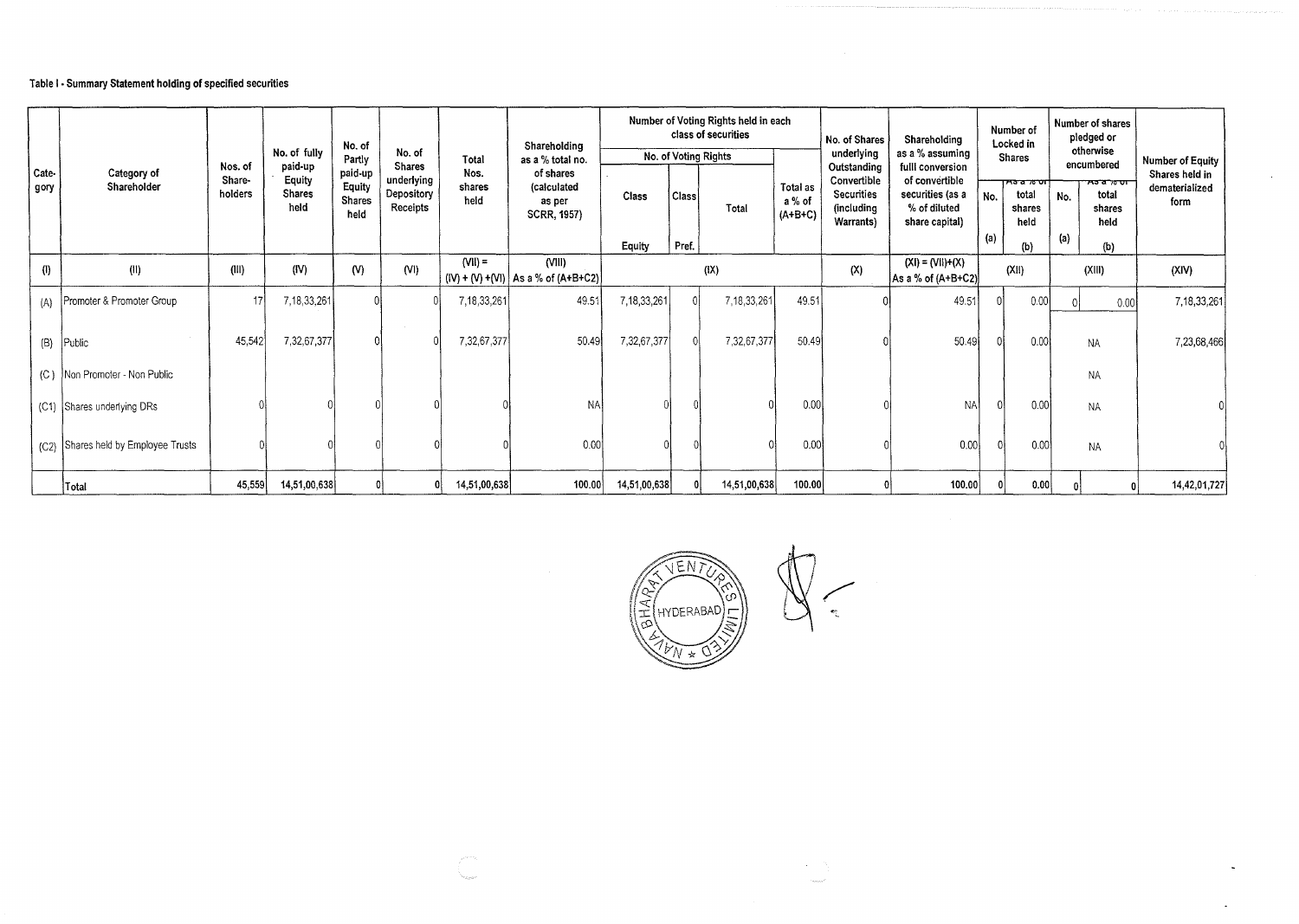|     | Table II - Statement showing shareholding pattern of the Promoter and Promoter Group |                          |                  |                                   |                             |                                 |                       |                             |                         |                      |                                                             |                                                   |                                  |                                                                                       |          |                           |                                                        |                             |                                    |
|-----|--------------------------------------------------------------------------------------|--------------------------|------------------|-----------------------------------|-----------------------------|---------------------------------|-----------------------|-----------------------------|-------------------------|----------------------|-------------------------------------------------------------|---------------------------------------------------|----------------------------------|---------------------------------------------------------------------------------------|----------|---------------------------|--------------------------------------------------------|-----------------------------|------------------------------------|
|     | Category & Name of the                                                               | PAN                      | No. of<br>share- | No. of fully<br>paid-up<br>Equity | No. of<br>Partly<br>paid-up | Nos. of<br>Shares<br>underlying | Total Nos.            | Shareholding<br>%           |                         |                      | Number of Voting Rights held in each<br>class of securities |                                                   | underlying<br>Outstanding        | No. of Shares Shareholding as Number of Locked in<br>a % assuming<br>fulll conversion |          | <b>Shares</b>             | Number of shares<br>pledged or otherwise<br>encumbered |                             | Number of Equity<br>Shares held in |
|     | Shareholder(s)                                                                       |                          | holders          | <b>Shares</b>                     | Equity<br><b>Shares</b>     | Depository                      | shares held           | calculated<br>as per        |                         | No. of Voting Rights |                                                             | Total as a<br>% of Tota                           | Convertible<br><b>Securities</b> | of convertible<br>securities (as a                                                    | No.      | As a % of<br>total shares | No.                                                    | As a % of                   | dematerialized                     |
|     |                                                                                      |                          |                  | held                              | held                        | Receipts                        |                       | <b>SCRR, 1957</b>           | Class<br>Eauity         | Class<br>Pref.       | Total                                                       | Voting<br>rights                                  | (including<br>Warrants)          | % of diluted<br>share capital)                                                        | (a)      | held<br>(b)               | (a)                                                    | total shares<br>held<br>(b) | form                               |
|     | (1)                                                                                  | (II)                     | (III)            | (IV)                              | (N)                         | (NI)                            | $(VII = IV + V + VI)$ | As a % of<br>(A+B+C2)(VIII) | (X)                     |                      | (X)                                                         | रू <del>ष "स्थान स्</del> का<br>(XI)<br>As a % of |                                  |                                                                                       |          | (XIII)                    | (XIV)                                                  |                             |                                    |
| (1) | Indian                                                                               |                          |                  |                                   |                             |                                 |                       |                             |                         |                      |                                                             |                                                   |                                  |                                                                                       |          |                           |                                                        |                             |                                    |
| (a) | Individuals/Hindu Undivided Family                                                   |                          | 11               | 3, 13, 42, 216                    |                             |                                 | 3, 13, 42, 216        | 21.60                       | 3,13,42,216             |                      | 3, 13, 42, 216                                              | 21.60                                             |                                  | 21.60                                                                                 | $\theta$ | 0.00                      |                                                        | 0.00                        | 3, 13, 42, 216                     |
|     | Name :                                                                               |                          |                  |                                   |                             |                                 |                       |                             |                         |                      |                                                             |                                                   |                                  |                                                                                       |          |                           |                                                        |                             |                                    |
|     | Promoter:                                                                            |                          |                  |                                   |                             |                                 |                       |                             |                         |                      |                                                             |                                                   |                                  |                                                                                       |          |                           |                                                        |                             |                                    |
|     | Mr. Ashok Devineni                                                                   | ABVPD5737F               |                  | 23,26,000                         |                             |                                 | 23,26,000             | 1.60                        | 23,26,000               | ſ                    | 23,26,000                                                   | 1.60                                              |                                  | 1.60                                                                                  | $\Omega$ |                           |                                                        |                             |                                    |
|     | Promoter group:                                                                      |                          |                  |                                   |                             |                                 |                       |                             |                         |                      |                                                             |                                                   |                                  |                                                                                       |          | 0.00                      |                                                        | 0.00                        | 23,26,000                          |
|     | Mr. Trivikrama Prasad Pinnamaneni                                                    | AENPP0497F               |                  | 27,50,488                         |                             |                                 | 27,50,488             | 1.90                        | 27,50,488               |                      | 27,50,488                                                   | 1.90                                              |                                  |                                                                                       |          |                           |                                                        |                             |                                    |
|     | Mr. Trivikrama Prasad Pinnamaneni (HUF)                                              | AAGHP6929M               |                  | 7,02,730                          |                             |                                 | 7,02,730              | 0.48                        | 7,02,730                |                      |                                                             |                                                   |                                  | 1.90                                                                                  | $\Omega$ | 0.00                      |                                                        | 0.00                        | 27,50,488                          |
|     | Mrs. Ramaa Devineni                                                                  | ACGPD0277Q               |                  | 5,23,230                          |                             |                                 | 5,23,230              | 0.36                        |                         |                      | 7,02,730                                                    | 0.48                                              |                                  | 0.48                                                                                  | $\Omega$ | 0.00                      |                                                        | 0.00                        | 7,02,730                           |
|     | Mrs. Rajashree Pinnamaneni                                                           | AAOPP2417L               |                  | 69,97,656                         |                             |                                 | 69,97,656             |                             | 5,23,230                |                      | 5,23,230                                                    | 0.36                                              |                                  | 0.36                                                                                  | $\Omega$ | 0.00                      |                                                        | 0.00                        | 5,23,230                           |
|     | Mr. Ashwin Devineni                                                                  | AFKPD8669R               |                  | 44,79,212                         |                             |                                 |                       | 4.82                        | 69,97,656               |                      | 69,97,656                                                   | 4.82                                              |                                  | 4.82                                                                                  |          | 0.00                      |                                                        | 0.00                        | 69,97,656                          |
|     | Mr. Devineni Nikhil                                                                  | AMWPD4181F               |                  | 25,50,000                         |                             |                                 | 44,79,212             | 3.09                        | 44,79,212               |                      | 44,79,212                                                   | 3.09                                              |                                  | 3.09                                                                                  |          | 0.00                      |                                                        | 0.00                        | 44,79,212                          |
|     | Mrs. Devineni Bhaktapriya                                                            |                          |                  |                                   |                             |                                 | 25,50,000             | 1.76                        | 25,50,000               |                      | 25,50,000                                                   | 1.76                                              |                                  | 1.76                                                                                  |          | 0.00                      |                                                        | 0.00                        | 25,50,000                          |
|     | Dr. Rajasekhar Devineni                                                              | ACYPD2219G<br>AAKPD7740C |                  | 98, 17, 900                       |                             |                                 | 98,17,900             | 6.77                        | 98,17,900               |                      | 98,17,900                                                   | 6.77                                              |                                  | 6.77                                                                                  |          | 0.00                      |                                                        | 0.00                        | 98,17,900                          |
|     | jointly with Mr. Ashok Devineni                                                      |                          |                  | 15,630                            |                             |                                 | 15,630                | 0.01                        | 15,630                  |                      | 15,630                                                      |                                                   |                                  |                                                                                       |          |                           |                                                        |                             |                                    |
|     | Mrs. Nilima Alluri                                                                   | AAKPA8609F               |                  | 10,50,000                         |                             |                                 |                       |                             |                         |                      |                                                             | 0.01                                              |                                  | 0.01                                                                                  |          | 0.00                      |                                                        | 0.00                        | 15,630                             |
|     | Mrs. Rituparna Jawahar                                                               | AXAPJ3423F               |                  | 1,29,370                          |                             |                                 | 10,50,000<br>1,29,370 | 0.72                        | 10,50,000               |                      | 10,50,000                                                   | 0.72<br>0.09                                      |                                  | 0.72<br>0.09                                                                          |          | 0.00                      |                                                        | 0.00                        | 10,50,000                          |
|     | Central Government/State Government(s)                                               |                          |                  |                                   |                             |                                 |                       | 0.09<br>0.00                | 1,29,370                |                      | 1,29,370                                                    | 0.00                                              |                                  | 0.00                                                                                  |          | 0.00                      |                                                        | 0.00                        | 1,29,370                           |
| (c) | Financial Institutions/Banks                                                         |                          |                  |                                   |                             |                                 |                       | 0.00                        |                         |                      |                                                             | 0.00                                              |                                  | 0.00                                                                                  |          | 0.00                      |                                                        | 0.00                        |                                    |
| (d) | Any Other(specify)                                                                   |                          |                  |                                   |                             |                                 |                       |                             |                         |                      |                                                             |                                                   |                                  |                                                                                       |          |                           |                                                        |                             |                                    |
|     | Name:                                                                                |                          |                  |                                   |                             |                                 |                       |                             |                         |                      |                                                             |                                                   |                                  |                                                                                       |          |                           |                                                        |                             |                                    |
|     | (i) Bodies Corporate<br>Promoter group entity                                        |                          |                  | 4,04,91,045                       |                             |                                 | 4,04,91,045           | 27.91                       | 4,04,91,045             |                      | 4,04,91,045                                                 | 27.91                                             |                                  | 27.91                                                                                 |          | 0.00                      |                                                        | 0.00                        | 4,04,91,045                        |
|     | Nav Developers Limited                                                               | AAACN7350B               |                  | 1,60,93,51                        |                             |                                 | 1,60,93,51,           |                             |                         |                      |                                                             |                                                   |                                  | 0.00                                                                                  |          |                           |                                                        |                             |                                    |
|     | A.N.Investments Private Limited                                                      | AABCA9109Q               |                  | 94,79,825                         |                             |                                 | 94,79,825             | 11.09                       | 1,60,93,51<br>94,79,825 |                      | 1,60,93,517<br>94,79,825                                    | 11.09                                             |                                  | 11.09                                                                                 |          | 0.00                      |                                                        | 0.00                        | 1,60,93,51/                        |
|     | S.R.T.Investments Private Limited                                                    | AACCS8358J               |                  | 11, 19, 856                       |                             |                                 | 11, 19, 856           | 6.53                        | 11.79,856               |                      | 11, 19, 856                                                 | 6.53<br>5.36                                      |                                  | 6.53                                                                                  |          | 0.00                      |                                                        | 0.00                        | 94,79,825                          |
|     | A9 Homes Private Limited                                                             | AAECM5096P               |                  | 25, 74, 100                       |                             |                                 | 25,74,100             | 5.36<br>1.77                | 25,74,100               |                      | 25,74,100                                                   | 1.11                                              |                                  | 5.09<br>1.11                                                                          |          | 0.00<br>0.00              |                                                        | 0.00<br>0.00                | 11, 19, 856                        |
|     | V9 Avenues Private Limited                                                           | AAECM4722C               |                  | 22,39,980                         |                             |                                 | 22,39,980             | 1.54                        | 22,39,980               |                      | 22,39,980                                                   | 1.54                                              |                                  | 1.53                                                                                  |          | 0.00                      |                                                        | 0.00                        | 25,74,100<br>22,39,980             |
|     | AV Dwellings Private Limited                                                         | AAECM4721B               |                  | 23,23,76                          |                             |                                 | 23,23,76              | 1.60                        | 23,23,767               |                      | 23, 23, /6/                                                 | 1.60                                              |                                  | 1.55                                                                                  |          | 0.00                      |                                                        | 0.00                        | 23,23,767                          |
|     | (ii) Trust                                                                           |                          |                  |                                   |                             |                                 |                       |                             |                         |                      |                                                             |                                                   |                                  |                                                                                       |          |                           |                                                        |                             |                                    |
|     | Promoter group:<br>Nav Energy Private Limited                                        |                          |                  |                                   |                             |                                 |                       |                             |                         |                      |                                                             |                                                   |                                  |                                                                                       |          |                           |                                                        |                             |                                    |
|     | Sub-Total(A)(1)                                                                      | AABCN3524A               |                  | 7,18,33,261                       |                             |                                 |                       | 0.00<br>49.51               |                         |                      |                                                             | 0.00                                              |                                  | 0.00                                                                                  |          | 0.00                      |                                                        | 0.00                        |                                    |
| (2) | Foreign                                                                              |                          |                  |                                   |                             |                                 | 7,18,33,261           |                             | 7,18,33,261             |                      | 7,18,33,261                                                 | 49.51                                             |                                  | 49.51                                                                                 | τ        | 0.00                      |                                                        | 0.00                        | 7, 18, 33, 261                     |
| (a) | Individuals (Non- Resident Individuals/ Foreign                                      |                          |                  |                                   |                             |                                 |                       | 0.00                        |                         |                      |                                                             | 0.00                                              | $\Omega$                         |                                                                                       |          |                           |                                                        |                             |                                    |
| (b) | Government                                                                           |                          |                  |                                   |                             |                                 |                       | 0.00                        |                         |                      |                                                             | 0.00                                              |                                  | 0.00<br>0.00                                                                          | $\Omega$ | 0.00<br>0.00              |                                                        | 0.00                        |                                    |
| (c) | nstitutions                                                                          |                          |                  |                                   |                             |                                 |                       | 0.00                        |                         |                      |                                                             | 0.00                                              |                                  | 0.00                                                                                  |          | 0.00                      |                                                        | 0.00<br>0.00                |                                    |
| (d) | Foreign Portfolio Investor                                                           |                          |                  |                                   |                             |                                 |                       | 0.00                        |                         |                      |                                                             | 0.00                                              |                                  | 0.00                                                                                  |          | 0.00                      |                                                        |                             |                                    |
| (e) | Any Other (Specify)                                                                  |                          |                  |                                   |                             |                                 |                       |                             |                         |                      |                                                             |                                                   |                                  |                                                                                       |          |                           |                                                        | 0.00                        |                                    |
|     | Sub-Total (A)(2)                                                                     |                          |                  |                                   |                             |                                 |                       | 0.00<br>0.00                |                         |                      |                                                             | 0.00<br>0.00                                      |                                  | 0.00<br>0.00                                                                          | -01      | 0.00<br>0.00              | ึ ด.                                                   | 0.00<br>0.00                |                                    |
|     | Total Shareholding of Promoter<br>and Promoter Group $A = (A)(1) + (A)(2)$           |                          | 17               | 7,18,33,261                       |                             |                                 | 7,18,33,261           | 49.51                       | 7, 18, 33, 261          |                      | 7, 18, 33, 261                                              | 49.51                                             |                                  | 49.51                                                                                 |          | 0.00                      |                                                        | 0.00                        | 7, 18, 33, 261                     |

 $\sim$ 

 $\bigotimes_{i=1}^n E_i$ AVERABAD ra)<br>10  $\sqrt{2}$ 

 $\lambda$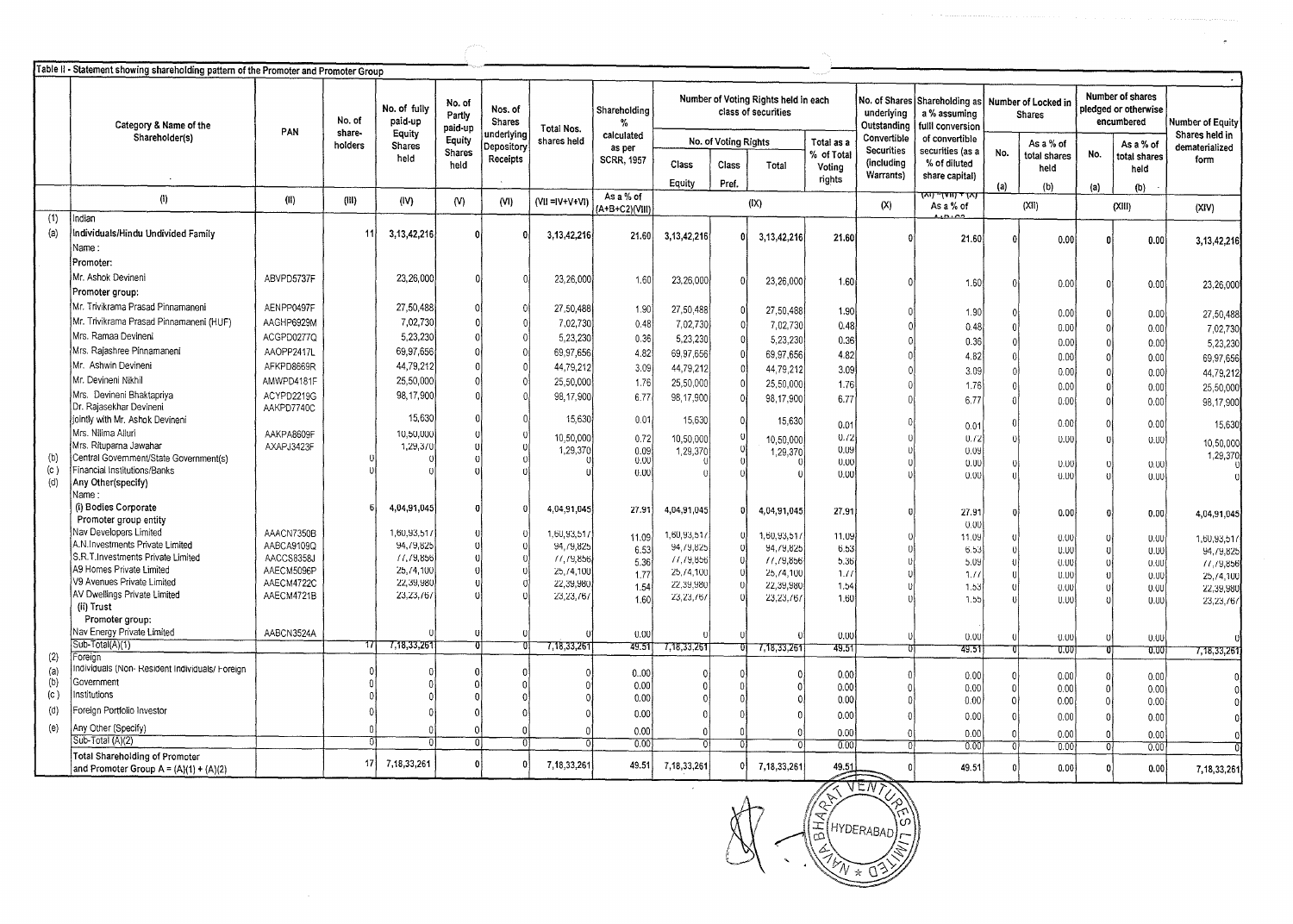|                     | Category & Name of the Shareholders                            | PAN  | No. of<br>share- | No. of fully<br>paid-up<br>Equity | No. of<br>Partly<br>paid-up | Nos. of<br>Shares<br>underlying | Total<br>Nos.     | Shareholding<br>% calculated      |              |                      | class of securities | No. of Shares<br>Number of Voting Rights held in each<br>Outstanding |                           | Total<br>Shareholding<br>as a % assuming fulll<br>conversion of |     | Number of Locked<br>in Shares | Number of shares<br>pledged of<br>otherwise<br>encumbered | <b>Number of Equity</b><br>Shares held in |
|---------------------|----------------------------------------------------------------|------|------------------|-----------------------------------|-----------------------------|---------------------------------|-------------------|-----------------------------------|--------------|----------------------|---------------------|----------------------------------------------------------------------|---------------------------|-----------------------------------------------------------------|-----|-------------------------------|-----------------------------------------------------------|-------------------------------------------|
|                     |                                                                |      | holders          | <b>Shares</b>                     | Equity<br>Shares            | Depository                      | shares<br>held    | as per<br><b>SCRR, 1957</b>       |              | No. of Voting Rights |                     | Total as                                                             | Convertible<br>Securities | convertible securities                                          | No. | As a % of total               | As a % of total<br>No.                                    | dematerialized                            |
|                     |                                                                |      |                  | held                              | held                        | Receipts                        |                   |                                   | <b>Class</b> | Class <sup></sup>    | Total               | a % of Total                                                         | (including<br>Warrants)   | (as a % of diluted share<br>capital)                            |     | shares held                   | shares held                                               | form                                      |
|                     |                                                                |      |                  |                                   |                             |                                 |                   |                                   | Equity       | Pref.                |                     | Voting rights                                                        |                           |                                                                 | (a) | (b)                           | (a)<br>(b)                                                |                                           |
|                     | $\langle 0 \rangle$                                            | (11) | (HI)             | (IV)                              | (N)                         | (N)                             | $(VII = IV+V+VI)$ | As a % of<br>$(A+B+C2)$<br>(VIII) |              |                      | (X)                 |                                                                      | (X)                       | (XI)                                                            |     | (XII)                         | (XIII)                                                    | (XIV)                                     |
| (1)                 | Institutions                                                   |      |                  |                                   |                             |                                 |                   |                                   |              |                      |                     |                                                                      |                           |                                                                 |     |                               |                                                           |                                           |
| (a)                 | Mutual Funds                                                   |      |                  | 3,43,133                          |                             |                                 | 3,43,133          | 0.24                              | 3,43,133     |                      | 3,43,133            | 0.24                                                                 |                           | 0.24                                                            |     | 0.00                          | NA                                                        | 3,43,133                                  |
|                     | Name (Holding above 1%)                                        |      |                  |                                   |                             |                                 |                   |                                   |              |                      |                     |                                                                      |                           |                                                                 |     |                               |                                                           |                                           |
| (0)                 | Venture Capital Funds                                          |      |                  |                                   |                             |                                 |                   | 0.00                              |              |                      |                     | 0.00                                                                 |                           | 0.00                                                            |     | 0.00                          | NA                                                        |                                           |
|                     | Name (xyz)                                                     |      |                  |                                   |                             |                                 |                   |                                   |              |                      |                     |                                                                      |                           |                                                                 |     |                               |                                                           |                                           |
| (c)                 | Alternate Investment Funds                                     |      |                  |                                   |                             |                                 |                   | 0.00                              |              |                      |                     | 0.00                                                                 |                           | 0.00                                                            |     | 0.00                          | <b>NA</b>                                                 |                                           |
|                     | Name (xyz)                                                     |      |                  |                                   |                             |                                 |                   |                                   |              |                      |                     |                                                                      |                           |                                                                 |     |                               |                                                           |                                           |
| (d)                 | Foreign Venture Capital Investors<br>Name (xyz)                |      |                  |                                   |                             |                                 |                   | 0.00                              |              |                      |                     | 0.00                                                                 |                           | 0.00                                                            |     | 0.00                          | NA                                                        |                                           |
| (e)                 | Foreign Portfolio Investors                                    |      | 55               | 90,69,032                         |                             |                                 | 90,69,032         | 6.25                              | 90,69,032    |                      | 90,69,032           | 6.25                                                                 |                           | 6.25                                                            |     | 0.00                          | NA                                                        | 90,69,032                                 |
|                     | Names: (Holding above 1%)                                      |      |                  |                                   |                             |                                 |                   |                                   |              |                      |                     |                                                                      |                           |                                                                 |     |                               |                                                           |                                           |
| (f)                 | Financial Institutions/Banks                                   |      |                  | 13,120                            |                             |                                 | 13,120            | 0.01                              | 13,120       |                      | 13,120              | 0.01                                                                 |                           | 0.01                                                            |     | 0.00                          | <b>NA</b>                                                 | 9,710                                     |
|                     | Name (xyz)                                                     |      |                  |                                   |                             |                                 |                   |                                   |              |                      |                     |                                                                      |                           |                                                                 |     |                               |                                                           |                                           |
| $\langle 9 \rangle$ | <b>Insurance Companies</b>                                     |      |                  |                                   |                             |                                 |                   | 0.00                              |              |                      |                     | 0.00                                                                 |                           | 0.00                                                            |     | 0.00                          | <b>NA</b>                                                 |                                           |
|                     | Name (xyz)                                                     |      |                  |                                   |                             |                                 |                   |                                   |              |                      |                     |                                                                      |                           |                                                                 |     |                               |                                                           |                                           |
| (h)                 | Provident Funds/Pension Funds                                  |      |                  |                                   |                             |                                 |                   | 0.00                              |              |                      |                     | 0.00                                                                 |                           | 0.00                                                            |     | 0.00                          | NA                                                        |                                           |
|                     | Name (xyz)                                                     |      |                  |                                   |                             |                                 |                   |                                   |              |                      |                     |                                                                      |                           |                                                                 |     |                               |                                                           |                                           |
| $\langle i \rangle$ | Any Other (Specify)                                            |      |                  |                                   |                             |                                 |                   | 0.00                              |              | n١                   |                     | 0.001                                                                |                           | 0.00                                                            |     | 0.00                          | <b>NA</b>                                                 |                                           |
|                     | Overseas Corporate Bodies                                      |      |                  | 2,000                             |                             |                                 | 2,000             | 0.00.                             |              |                      |                     | 0.00                                                                 |                           | 0.00                                                            |     | 0.00                          | NA                                                        | 2,000                                     |
|                     | Sub-Total (B)(1)                                               |      | 63               | 94,27,285                         |                             |                                 | 94,27,285         | 6.50                              | 94,25,285    |                      | 94,25,285           | 6.50                                                                 |                           | 6.50                                                            |     | 0.001                         | <b>NA</b>                                                 | 94,23,875                                 |
| (2)                 | Central Governmentt/State Government(s)/<br>President of India |      |                  |                                   |                             |                                 |                   | 0.00                              |              |                      |                     | 0.00                                                                 |                           | 0.00                                                            |     | 0.00                          | NA                                                        |                                           |
|                     | Name (xyz)                                                     |      |                  |                                   |                             |                                 |                   |                                   |              |                      |                     |                                                                      |                           |                                                                 |     |                               |                                                           |                                           |
|                     | Sub-Total (B)(2)                                               |      |                  |                                   |                             | $\Omega$                        |                   | 0.00                              |              | ۵l                   | $\Omega$            | 0.00                                                                 |                           | 0.00                                                            |     | 0.00                          | <b>NA</b>                                                 |                                           |

## Table Ill • Statement showing shareholding pattern of the Public Shareholder

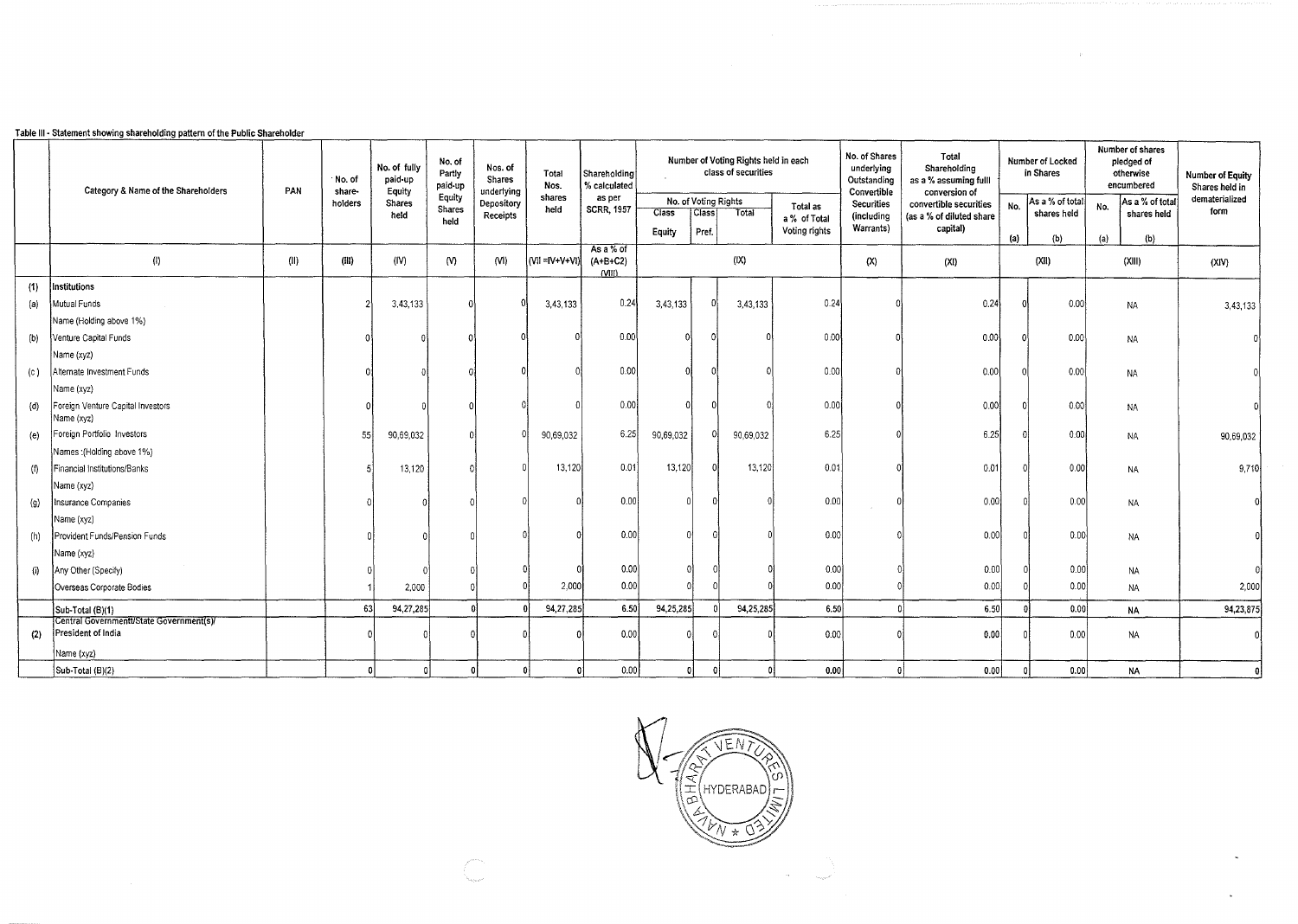|     | Category & Name of the Shareholders                                         | PAN        | No. of<br>share- | No. of fully<br>paid-up<br>Equity | No. of<br>Partly<br>paid-up | Nos. of<br>Shares<br>underlying | Total<br>Nos.        | Shareholding<br>% calculated |                      |       | Number of Voting Rights held in each<br>class of securities |               | No. of Shares<br>underlying<br>Outstanding<br>Convertible | Total<br>Shareholding<br>as a % assuming full!<br>conversion of |     | Number of Locked<br>in Shares | Number of shares<br>pledged of<br>otherwise<br>encumbered |                 | <b>Number of Equity</b><br>Shares held in |
|-----|-----------------------------------------------------------------------------|------------|------------------|-----------------------------------|-----------------------------|---------------------------------|----------------------|------------------------------|----------------------|-------|-------------------------------------------------------------|---------------|-----------------------------------------------------------|-----------------------------------------------------------------|-----|-------------------------------|-----------------------------------------------------------|-----------------|-------------------------------------------|
|     |                                                                             |            | holders          | <b>Shares</b>                     | Equity                      | Depository                      | shares<br>held       | as per                       | No. of Voting Rights |       |                                                             | Total as      | <b>Securities</b>                                         | convertible securities                                          | No. | As a % of total               | No.                                                       | As a % of total | dematerialized                            |
|     |                                                                             |            |                  | held                              | Shares<br>heid              | Receipts                        |                      | <b>SCRR, 1957</b>            | Class                | Class | Total                                                       | a % of Total  | (including                                                | (as a % of diluted share                                        |     | shares held                   |                                                           | shares held     | form                                      |
|     |                                                                             |            |                  |                                   |                             |                                 |                      |                              | Equity               | Pref. |                                                             | Voting rights | Warrants)                                                 | capital)                                                        | (a) | (b)                           | (a)                                                       | (b)             |                                           |
|     | (1)                                                                         | (11)       | (HI)             | (IV)                              | $\mathsf{W}$                | (VI)                            | $(VII = V + V + VI)$ | As a % of<br>$(A+B+C2)$      |                      |       | (IX)                                                        |               | (X)                                                       | (X <sub>i</sub> )                                               |     | (XII)                         |                                                           | (XIII)          | (XIV)                                     |
|     |                                                                             |            |                  |                                   |                             |                                 |                      | NIII                         |                      |       |                                                             |               |                                                           |                                                                 |     |                               |                                                           |                 |                                           |
| (3) | Non-institutions                                                            |            |                  |                                   |                             |                                 |                      |                              |                      |       |                                                             |               |                                                           |                                                                 |     |                               |                                                           | <b>NA</b>       |                                           |
| (a) | ndividuals -                                                                |            |                  |                                   |                             |                                 |                      |                              |                      |       |                                                             |               |                                                           |                                                                 |     |                               |                                                           |                 |                                           |
|     | Individual shareholders holding nominal share capital                       |            |                  |                                   |                             |                                 |                      |                              |                      |       |                                                             |               |                                                           |                                                                 |     |                               |                                                           |                 |                                           |
|     | up to ₹ 2/- lakh<br>. Individual shareholders holding nominal share capital |            | 44,210           | 3,23,10,185                       |                             |                                 | 3,23,10,185          | 22.27                        | 3,23,10,185          |       | 3,23,10,185                                                 | 22.27         |                                                           | 22.27                                                           |     | 0.00                          |                                                           | NA              | 3,14,35,264                               |
|     | in excess of ₹ 2/- lakhs.                                                   |            | 60               | 2,19,68,321                       |                             |                                 | 2,19,68,321          | 15.14                        | 2,19,68,32           |       | 2,19,68,321                                                 | 15.14         |                                                           | 15.14                                                           |     | 0.00                          |                                                           | <b>NA</b>       | 2,19,53,321                               |
|     | Name: (Holding above 1%)                                                    |            |                  |                                   |                             |                                 |                      |                              |                      |       |                                                             |               |                                                           |                                                                 |     |                               |                                                           |                 |                                           |
|     | Sunitha Vemulapalli                                                         | AAIPV6103D |                  | 20,16,630                         |                             |                                 | 20,16,630            | 1.39                         | 20,16,630            |       | 20,16,630                                                   | 1.39          |                                                           | 1.39                                                            |     | 0.00                          |                                                           | NA              | 20, 16, 630                               |
|     | Elizabeth Mathew                                                            | AAKPE0189Q |                  | 18,50,000                         |                             |                                 | 18,50,000            | 1.27                         | 18,50,000            |       | 18,50,000                                                   | 1.27          |                                                           | 1.27                                                            |     | 0.00                          |                                                           | <b>NA</b>       | 18,50,000                                 |
| (b) | NBFCs registered with RBI                                                   |            |                  | 12,100                            |                             |                                 | 12,100               | 0.01                         | 12,100               |       | 12,100                                                      | 0.01          |                                                           | 0.01                                                            |     | 0.00                          |                                                           | <b>NA</b>       | 12,100                                    |
| (c) | Employee Trusts                                                             |            |                  |                                   |                             |                                 |                      | 0.00                         |                      |       |                                                             | 0.00          |                                                           | 0.00                                                            |     | 0.00                          |                                                           | <b>NA</b>       |                                           |
| (d) | Overseas Depositories (holding DRs) (balancing figure)                      |            |                  |                                   |                             |                                 |                      | 0.00                         |                      |       |                                                             | 0.00          |                                                           | 0.00                                                            |     | 0.00                          |                                                           | <b>NA</b>       |                                           |
| (e) | Any Other (Specify)                                                         |            |                  |                                   |                             |                                 |                      |                              |                      |       |                                                             |               |                                                           |                                                                 |     |                               |                                                           | NA              |                                           |
|     | lames                                                                       |            |                  |                                   |                             |                                 |                      |                              |                      |       |                                                             |               |                                                           |                                                                 |     |                               |                                                           |                 |                                           |
|     | <b>Bodies Corporate</b>                                                     |            | 304              | 51,57,741                         |                             |                                 | 51,57,741            | 3.55                         | 51,57,741            |       | 51,57,741                                                   | 3.55          |                                                           | 3.55                                                            |     | 0.00                          |                                                           | <b>NA</b>       | 51,57,401                                 |
|     | i. Unclaimed Shares Suspense A/c                                            |            |                  | 5,65,140                          |                             |                                 | 5,65,140             | 0.39                         | 5.65,140             |       | 5,65,140                                                    | 0.39          |                                                           | 0.39                                                            |     | 0.00                          |                                                           | NA              | 5.65.140                                  |
|     | Directors and Relatives                                                     |            | 12               | 8,40,757                          |                             |                                 | 8,40,757             | 0.58                         | 8,40,757             |       | 8,40,757                                                    | 0.58          |                                                           | 0.58                                                            |     | 0.00                          |                                                           | <b>NA</b>       | 8,40,757                                  |
|     | iv. Clearing Members                                                        |            | $\Delta$         | 1,43,881                          |                             |                                 | 1,43,881             | 0.10                         | 1,43,881             |       | 1,43,881                                                    | 0.10          |                                                           | 0.10                                                            |     | 0.00                          |                                                           | NA              | 1,43,881                                  |
|     | v. Trusts                                                                   |            |                  | 4,860                             |                             |                                 | 4,860                | 0.00                         | 4,860                |       | 4,860                                                       | 0.00          |                                                           | 0.00                                                            |     | 0.00                          |                                                           | NA              | 4,860                                     |
|     | vi. Non Resident Indians - Repatriable                                      |            | 564              | 6,93,489                          |                             |                                 | 6,93,489             | 0.48                         | 6,93,489             |       | 6,93,489                                                    | 0.48          |                                                           | 0.48                                                            |     | 0.00                          |                                                           | <b>NA</b>       | 6.88.249                                  |
|     | vii. Non Resident Indians - Non Repatriable                                 |            | 280              | 15, 17, 933                       |                             |                                 | 15.17,933            | 1.05                         | 15, 17, 933          |       | 15,17,933                                                   | 1.05          |                                                           | 1.05                                                            |     | 0.00                          |                                                           | <b>NA</b>       | 15, 17, 933                               |
|     | vii. IEPF                                                                   |            |                  | 6.25.685                          |                             |                                 | 6,25,685             | 0.43                         | 6.25,685             |       | 6,25,685                                                    | 0.43          |                                                           | 0.43                                                            |     | 0.00                          |                                                           | NA              | 6,25,685                                  |
|     | Sub-Total (B)(3)                                                            |            | 45,479           | 6,38,40,092                       |                             |                                 | 6,38,40,092          | 44.00                        | 6,38,40,092          |       | 6,38,40,092                                                 | 44.00         |                                                           | 44.00                                                           |     | 0.00                          |                                                           | $\mathbf{r}$    | 6,29,44,591                               |
|     | <b>Total Public Shareholding</b><br>$(B) = (B)(1)+(B)(2)+(B)(3)$            |            | 45,542           | 7,32,67,377                       |                             |                                 | 7, 32, 67, 377<br>0  | 50.49                        | 7,32,65,377          |       | 7,32,65,377                                                 | 50.49         |                                                           | 50.49                                                           |     | 0.00                          |                                                           | NA              | 7,23,68,466                               |

Details of Shares which remain unclaimed may be given here along with details such as number of shareholders, outstanding shares held in demat/unclaimed suspense account, voting rights which are frozen etc.: 5,65,140 Equit

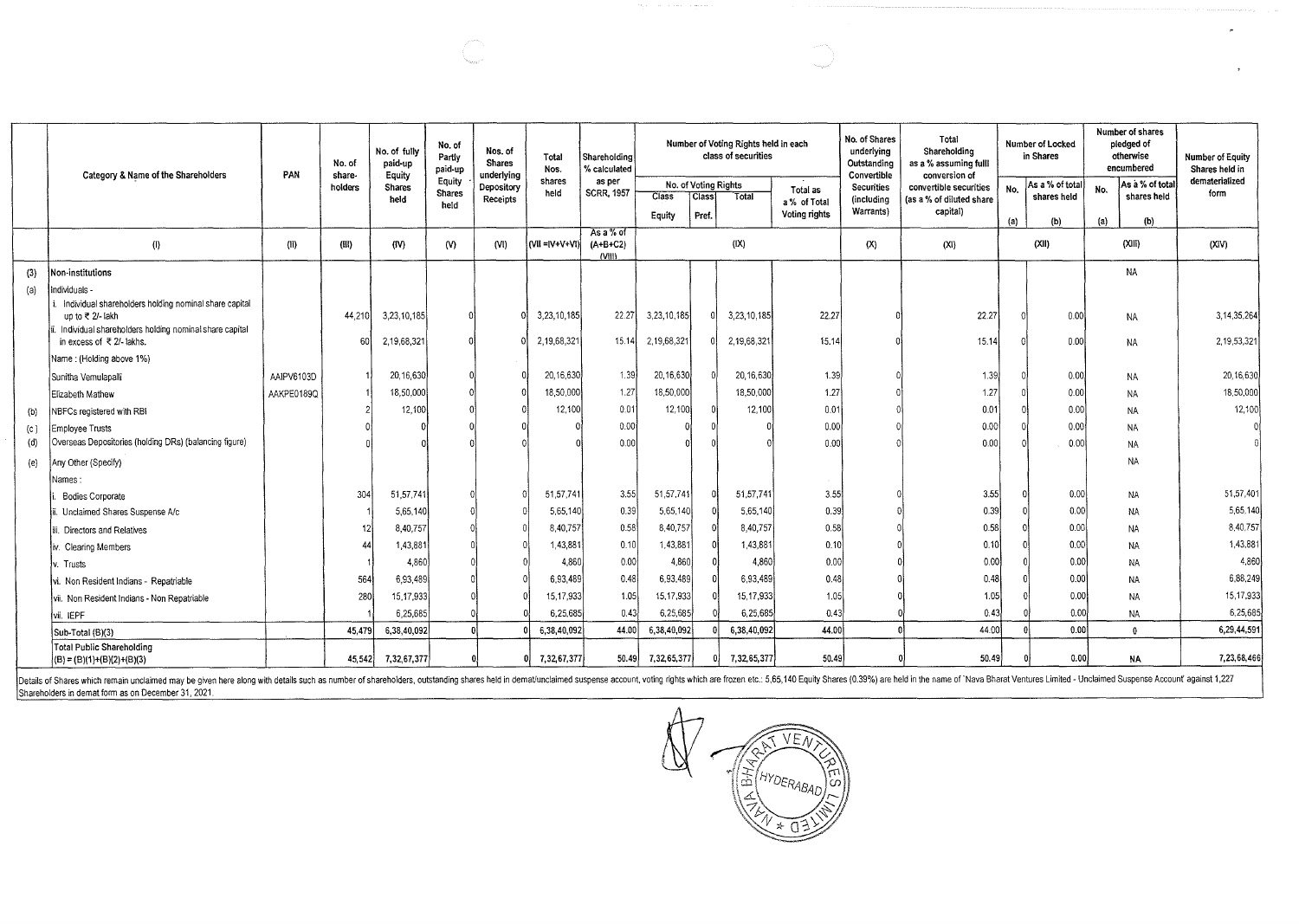|                   | Table IV - Statement showing shareholding pattern of the Non Promoter - Non Public Shareholder                               |      |                  |                                                       |                       |                                 |                      |                                   |        |                                             |          |                                      |                                                                                                                                                 |                                          |                                                               |                |                                                                                     |                |                                      |
|-------------------|------------------------------------------------------------------------------------------------------------------------------|------|------------------|-------------------------------------------------------|-----------------------|---------------------------------|----------------------|-----------------------------------|--------|---------------------------------------------|----------|--------------------------------------|-------------------------------------------------------------------------------------------------------------------------------------------------|------------------------------------------|---------------------------------------------------------------|----------------|-------------------------------------------------------------------------------------|----------------|--------------------------------------|
|                   | Category & Name of<br>the Shareholder(s)                                                                                     | PAN  | No. of<br>share- | $ $ No. of fully $ $ Partly paid<br>paid-up<br>Equity | up Equity             | Nos. of<br>Shares<br>underlying | Total Nos.<br>shares | Shareholding %<br>calculated      |        | class of securities<br>No. of Voting Rights |          | Number of Voting Rights held in each | No. of Shares<br><b>Total Shareholding</b><br>underlying<br>as a % assuming<br>Outstanding<br>fulll conversion<br>Convertible<br>of convertible |                                          | Number of<br>Locked<br>in Shares<br><u>ਨਤ ਕ % ਹਾ</u><br>total |                | Number of shares<br>pledged or therwise<br>encumbered<br><u> ਸਝ ਕ % ਹਾ</u><br>total |                | Number of<br>Equity<br><b>Shares</b> |
|                   |                                                                                                                              |      | holders          | Shares<br>held                                        | <b>Shares</b><br>held | Depository<br>Receipts          | held                 | as per<br><b>SCRR, 1957</b>       | Class  | Class                                       | Total    | Total as a %<br>of Total<br>Votina   | <b>Securities</b><br>(including                                                                                                                 | securities (as a % of<br>diluted share   | No.                                                           | shares<br>held | No.                                                                                 | shares<br>held | held in<br>dematerialize<br>d form   |
|                   |                                                                                                                              |      |                  |                                                       |                       |                                 |                      |                                   | Equity | Pref.                                       |          | rights                               | Warrants)                                                                                                                                       | capital)                                 | (a)                                                           | (b)            | (a)                                                                                 | (b)            |                                      |
|                   | (1)                                                                                                                          | (II) | (III)            | (IV)                                                  | (V)                   | (VI)                            | VII = IV+V+VI        | As a % of<br>$(A+B+C2)$<br>(VIII) |        |                                             | (IX)     |                                      | (X)                                                                                                                                             | $(XI) = (VII) + (X) As a$<br>% of A+B+C2 |                                                               | (XII)          | (XIII)                                                                              |                | (XIV)                                |
| (1)               | Custodian/DR Holder                                                                                                          |      |                  |                                                       |                       |                                 |                      |                                   |        |                                             |          |                                      |                                                                                                                                                 |                                          |                                                               |                |                                                                                     |                |                                      |
| (a)<br>(i)<br>(2) | Name of DR Holder<br>if available); Not applicable<br>Name: Not applicable                                                   |      |                  |                                                       |                       |                                 |                      |                                   |        |                                             | $\Omega$ | 0.00                                 |                                                                                                                                                 | 0.00                                     |                                                               | 0.00           | <b>NA</b>                                                                           |                |                                      |
|                   | <b>Employee Benefit Trust</b><br>(under SEBI (Share based<br>Employee Benefit)<br>Regulations, 2014)<br>Name: Not applicable |      |                  |                                                       |                       |                                 |                      |                                   |        |                                             |          |                                      |                                                                                                                                                 |                                          |                                                               |                | <b>NA</b>                                                                           |                |                                      |
| (a)               |                                                                                                                              |      |                  |                                                       |                       |                                 |                      | 0.00                              |        |                                             |          | 0.00                                 |                                                                                                                                                 | 0.00                                     |                                                               | 0.00           | <b>NA</b>                                                                           |                |                                      |
|                   | Total Non-Promoter - Non<br>Public Shareholding<br>$(C) = (C)(1) + (C)(2)$                                                   |      |                  |                                                       |                       |                                 |                      | 0.00                              |        |                                             | $\Omega$ | 0.00                                 |                                                                                                                                                 | 0.00                                     | n                                                             | 0.00           | <b>NA</b>                                                                           |                |                                      |
| Note              | $\cdots$ $\cdots$                                                                                                            |      |                  |                                                       |                       |                                 |                      |                                   |        |                                             |          |                                      |                                                                                                                                                 |                                          |                                                               |                |                                                                                     |                |                                      |

(1) PAN would not be displayed on website of Stock Exchange(s).

(2) The above format needs to disclose name of all holders holding more than 1% of total number of shares

(3) W.r.t. the information pertaining to Depository Receipts, the same may be disclosed in the respective columns to the extent information available.